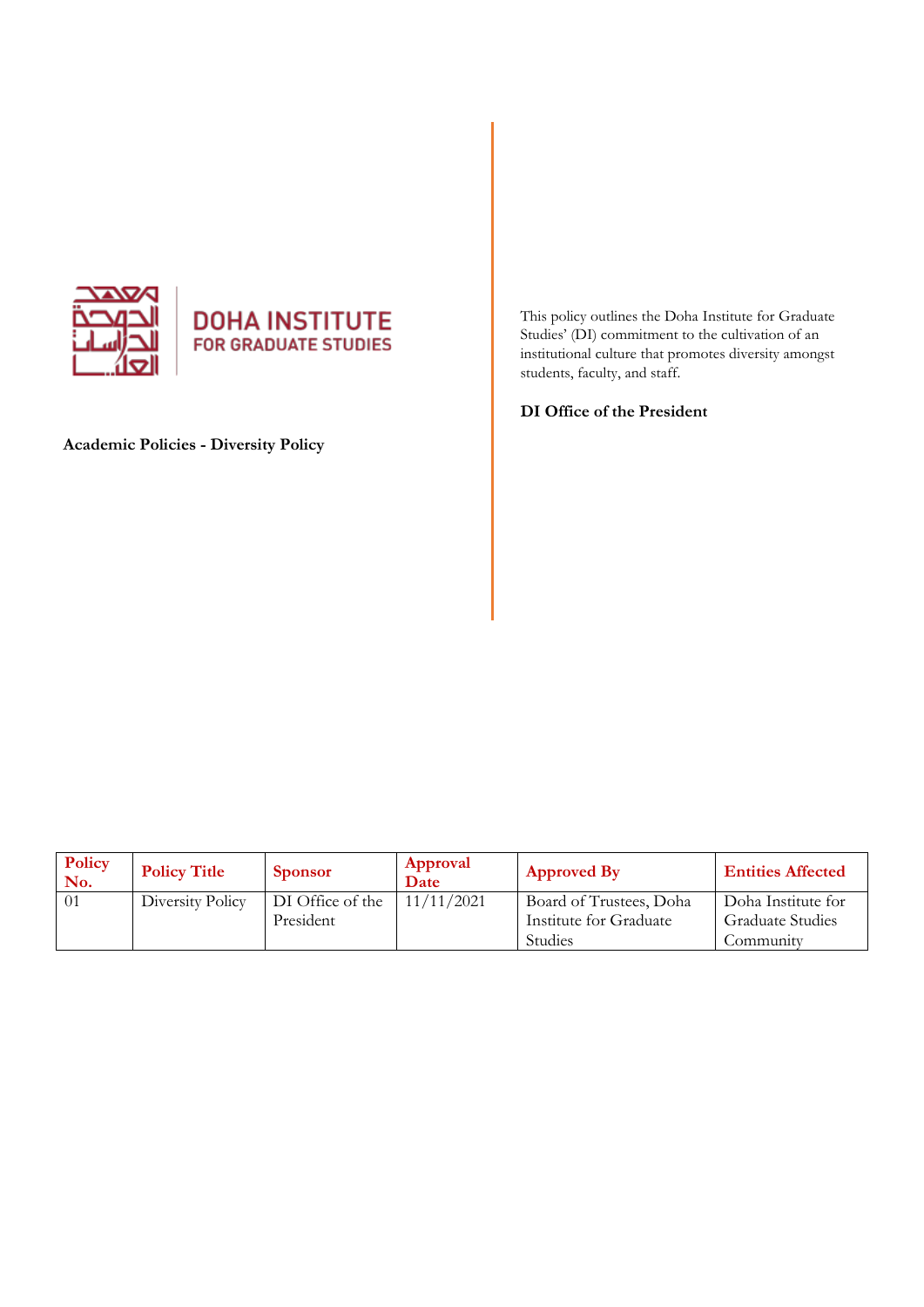## **Academic Policies**

### **Diversity Policy**

### **Policy Purpose:**

This policy outlines the Doha Institute for Graduate Studies' (DI) commitment to the cultivation of an institutional culture that promotes diversity amongst students, faculty, and staff.

## **Definition:**

**Diversity**: Refers to the ways in which individuals and social groups differ with respect to dimensions such as nationality, race, ethnicity, gender, socio-economic status, age, ability, health, religious beliefs, and other differences. It also includes diversity of thought as it relates to intellectual ideas, perspectives, and values.

## **Policy Statement:**

1.0 This policy strives to:

- 1.1 Develop and sustain a diverse DI community that enriches the educational experience and promotes social vitality; and
- 1.2 Ensure that individual and group differences and backgrounds are recognized, nurtured, and respected in all facets of institutional culture.
- 2.0 Diversity within the DI shall be reflected in its unique and varied community composition, inclusive of students, faculty, and staff, in alignment with its institutional mission and mandate, academic standards, and in accordance with relevant Qatari laws and frameworks.
- 3.0 DI's commitment to this policy manifests through ongoing practices and procedures that seek to ensure that: 3.1 A diverse student body receives fair and equitable access to all aspects of the educational experience; and 3.2 A diverse workforce receives fair and equitable access to DI services.
- 4.0 DI's commitment to diversity shall be reflected in, but not limited to, the following policy and operational frameworks:
	- 4.1 Student recruitment, admission, and retention;
	- 4.2 Employee recruitment, selection, onboarding, retention, development, and advancement;
	- 4.3 Student and employee accessibility to DI services and facilities;
	- 4.4 Teaching and learning pedagogies and practices, including curriculum development, instructional delivery, and student assessment; and
	- 4.5 Anti-bullying, discrimination, harassment and sexual harassment.
- 5.0 The President shall lead all diversity strategies and initiatives while fostering its institutional practice by ensuring that relevant procedures under Human Resources, Student Affairs, Academic Affairs, Facilities and other operational units are developed and implemented in accordance with this policy.
- 6.0 Appropriate key diversity metrics shall be developed by respective units to reflect the operationalization of diversity in the areas stated in 3.4 and to facilitate its monitoring and evaluation.
- 7.0 Diversity shall be reported on by the Office of Institutional Effectiveness and Quality Assurance (OIEQA) as part of the Institutional Effectiveness Annual Report in coordination with responsible units.
- 8.0 The President and the DI Council shall periodically monitor and evaluate said key diversity metrics and reports and lead the enhancement and continuous improvement in the area of diversity.